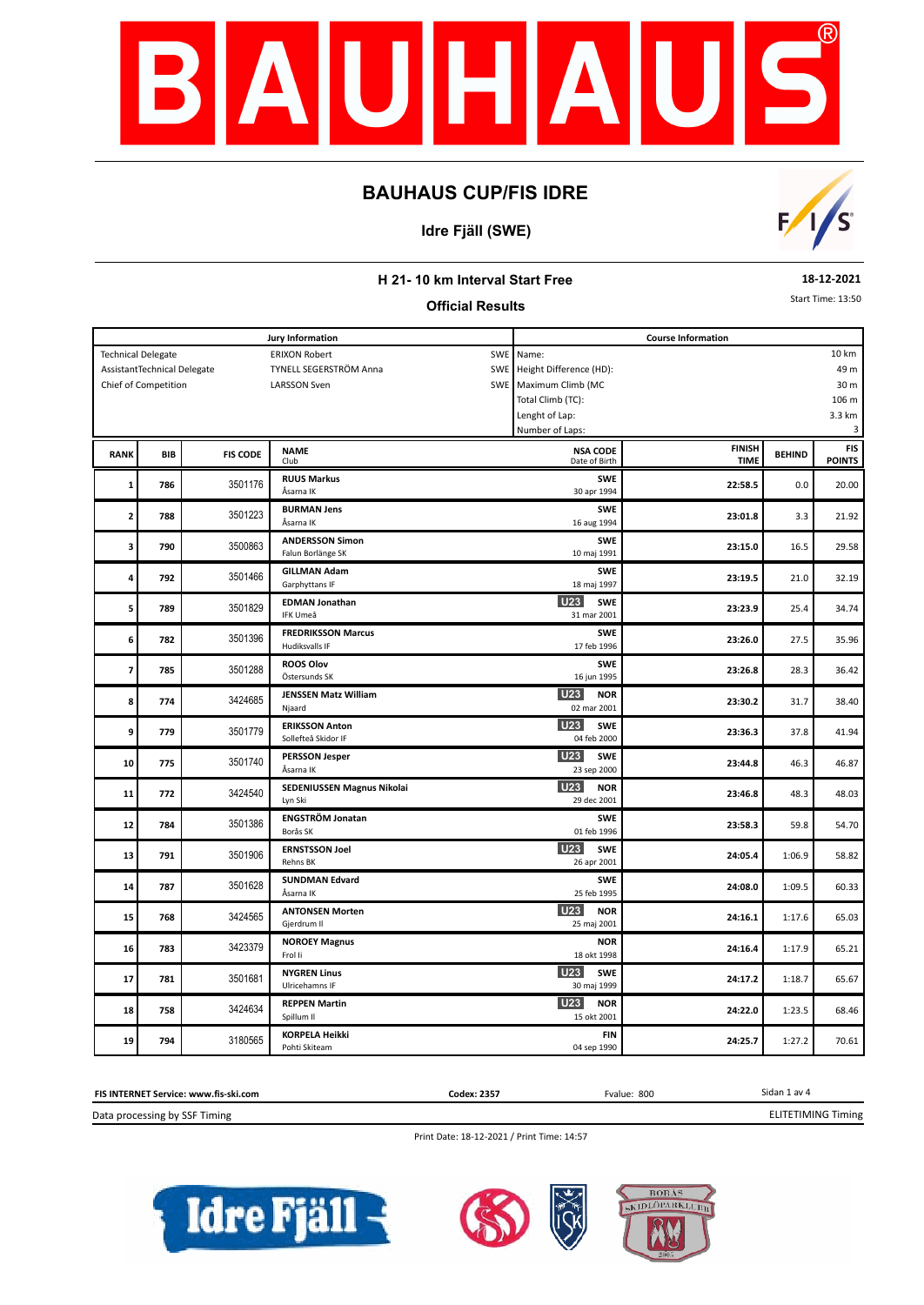

#### **Idre Fjäll (SWE)**



**FIS** 

# **H 21- 10 km Interval Start Free Official Results 18-12-2021** Start Time: 13:50 **BEHIND POINTS BIB POINTS POINTS POINTS POINTS POINTS POINTS POINTS POINTS POINTS POINTS POINTS POINTS** Date of Birth **NSA CODE U23 U23 U23 U23 U23 U23**

|    | BIB | <b>FIS CODE</b> | <b>NAME</b><br>Club                        | <b>NSA CODE</b><br>Date of Birth        | <b>FINISH</b><br><b>TIME</b> | <b>BEHIND</b> | <b>FIS</b><br><b>POINTS</b> |
|----|-----|-----------------|--------------------------------------------|-----------------------------------------|------------------------------|---------------|-----------------------------|
| 20 | 773 | 3501832         | <b>BODIN Hampus</b><br>Sollefteå Skidor IF | U23<br><b>SWE</b><br>31 maj 2001        | 24:27.8                      | 1:29.3        | 71.82                       |
| 21 | 776 | 3500758         | <b>KALERED Olle</b><br>Stora Tuna IK SK    | <b>SWE</b><br>03 mar 1990               | 24:32.0                      | 1:33.5        | 74.26                       |
| 22 | 780 | 3501635         | <b>AFLODAL Axel</b><br>Offerdals SK        | U23<br><b>SWE</b><br>20 feb 1999        | 24:32.7                      | 1:34.2        | 74.67                       |
| 23 | 744 | 3423931         | <b>SKOGVOLD Kristian E</b><br>Gjerdrum II  | U23<br><b>NOR</b><br>03 jan 1999        | 24:33.7                      | 1:35.2        | 75.25                       |
| 24 | 771 | 3250036         | <b>BENEDIKTSSON Dagur</b><br>Sfi           | <b>ISL</b><br>17 jun 1998               | 24:35.1                      | 1:36.6        | 76.06                       |
| 25 | 756 | 3501859         | VÄRMSJÖ Arvid<br>SK Bore Torsby            | U23<br><b>SWE</b><br>03 jan 2001        | 24:38.7                      | 1:40.2        | 78.15                       |
| 26 | 764 | 3424675         | <b>THORESEN Jonas Dyrli</b><br>Roea IL     | U23<br><b>NOR</b><br>01 sep 2001        | 24:40.1                      | 1:41.6        | 78.96                       |
| 27 | 757 | 3424673         | <b>BERG Ola Frivold</b><br>Roea IL         | <b>U23</b><br><b>NOR</b><br>14 sep 2001 | 24:44.8                      | 1:46.3        | 81.69                       |
| 28 | 778 | 3250035         | <b>JONSSON Albert</b><br>Sfi               | <b>ISL</b><br>11 maj 1997               | 24:47.5                      | 1:49.0        | 83.26                       |
| 29 | 769 | 3501304         | SUOMI OLSSON Oskar<br><b>IFK Mora SK</b>   | <b>SWE</b><br>16 sep 1995               | 24:48.3                      | 1:49.8        | 83.72                       |
| 30 | 770 | 3220050         | <b>WOLFE Hamish</b><br>Huntly              | <b>GBR</b><br>19 okt 1998               | 25:07.6                      | 2:09.1        | 94.92                       |
| 31 | 762 | 3501838         | ÅSLUND Oskar<br>Östersunds SK              | <b>U23</b><br><b>SWE</b><br>19 apr 2001 | 25:10.4                      | 2:11.9        | 96.55                       |
| 32 | 755 | 3501870         | <b>TAPANI Jakob</b><br>Kiruna Skidor       | <b>U23</b><br><b>SWE</b><br>10 jan 2001 | 25:18.5                      | 2:20.0        | 101.25                      |
| 33 | 777 | 3501593         | <b>PERSSON Adam</b><br>Östersunds SK       | <b>SWE</b><br>17 apr 1998               | 25:22.4                      | 2:23.9        | 103.51                      |
| 34 | 761 | 3501823         | <b>TERENT Benjamin</b><br>Rehns BK         | U23<br><b>SWE</b><br>22 aug 2001        | 25:24.5                      | 2:26.0        | 104.73                      |
| 35 | 750 | 3120163         | <b>HE Qinghang</b><br>CHN                  | CHN<br>27 dec 1997                      | 25:32.5                      | 2:34.0        | 109.37                      |
| 36 | 766 | 3501204         | <b>SUNESSON Måns</b><br>Sellnäs IF         | <b>SWE</b><br>17 dec 1994               | 25:34.2                      | 2:35.7        | 110.36                      |
| 37 | 753 | 3501861         | <b>TÖRNQVIST Mattias</b><br>Garphyttans IF | U23<br><b>SWE</b><br>24 sep 2001        | 25:59.7                      | 3:01.2        | 125.16                      |
| 38 | 741 | 3220047         | <b>HORSFALL Beinn</b><br><b>BNDS</b>       | U23<br><b>GBR</b><br>27 aug 2001        | 26:12.4                      | 3:13.9        | 132.53                      |
| 39 | 767 | 3501521         | LUNDQVIST Oskar<br>Sellnäs IF              | <b>SWE</b><br>15 mar 1997               | 26:33.9                      | 3:35.4        | 145.01                      |
| 40 | 751 | 3424639         | <b>RESSEM Marius</b><br>Frol II            | U23<br><b>NOR</b><br>01 nov 2001        | 26:46.1                      | 3:47.6        | 152.09                      |
| 41 | 765 | 3501818         | <b>JONSSON Linus</b><br>Åsarna IK          | U23<br><b>SWE</b><br>19 aug 2001        | 26:50.4                      | 3:51.9        | 154.58                      |
| 42 | 749 | 3501843         | <b>ELOFSSON Melker</b><br>Landsbro IF SK   | <b>U23</b><br><b>SWE</b><br>06 mar 2001 | 26:51.0                      | 3:52.5        | 154.93                      |

Data processing by SSF Timing **FIS INTERNET Service: www.fis-ski.com** **Codex: 2357** Fvalue: 800

ELITETIMING Timing

Sidan 2 av 4

Print Date: 18-12-2021 / Print Time: 14:57





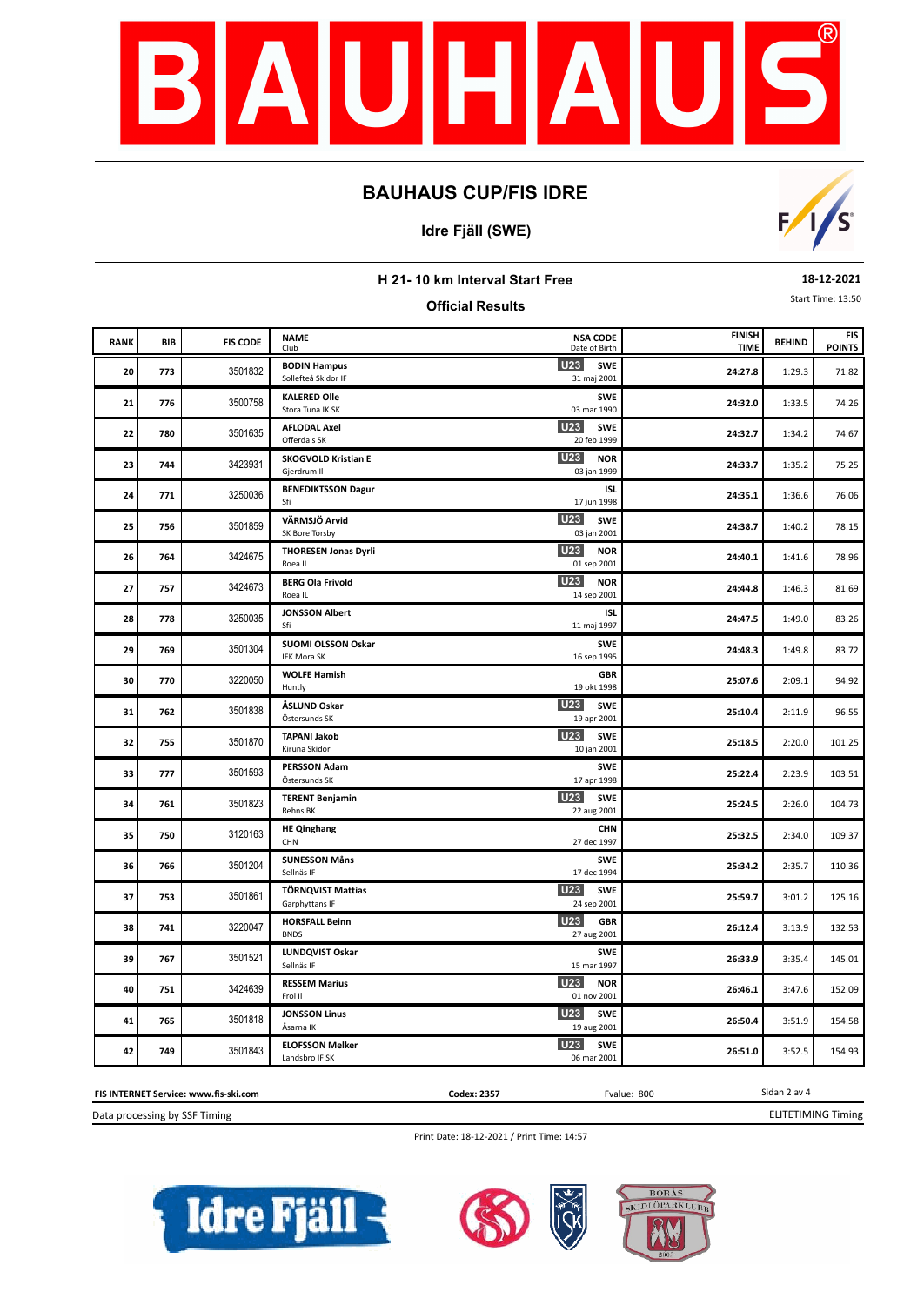

#### **Idre Fjäll (SWE)**



| H 21-10 km Interval Start Free               |                                                                                                                   |          |                                           |                                         |         |         |        |  |
|----------------------------------------------|-------------------------------------------------------------------------------------------------------------------|----------|-------------------------------------------|-----------------------------------------|---------|---------|--------|--|
| Start Time: 13:50<br><b>Official Results</b> |                                                                                                                   |          |                                           |                                         |         |         |        |  |
| <b>RANK</b>                                  | <b>FINISH</b><br><b>NSA CODE</b><br><b>NAME</b><br><b>FIS CODE</b><br>BIB<br><b>TIME</b><br>Date of Birth<br>Club |          |                                           |                                         |         |         |        |  |
| 43                                           | 759                                                                                                               | 3501852  | <b>KREIJ Love</b><br>Stockviks SF         | <b>U23</b><br><b>SWE</b><br>30 apr 2001 | 26:58.3 | 3:59.8  | 159.17 |  |
| 44                                           | 747                                                                                                               | 3501853  | <b>HILMERSSON Hugo</b><br>Göteborgs SK    | <b>U23</b><br><b>SWE</b><br>26 apr 2001 | 27:00.3 | 4:01.8  | 160.33 |  |
| 45                                           | 754                                                                                                               | 3501748  | ÅSLUND Axel<br>Åsarna IK                  | <b>U23</b><br><b>SWE</b><br>14 jul 2000 | 27:03.0 | 4:04.5  | 161.89 |  |
| 46                                           | 746                                                                                                               | 3501820  | <b>ASKING Viktor</b><br>IF Ski Team Skåne | <b>SWE</b><br>26 feb 1992               | 27:03.9 | 4:05.4  | 162.42 |  |
| 47                                           | 752                                                                                                               | 3501647  | <b>BOHMAN Linus</b><br>Motala AIF SK      | SWE<br>01 mar 1988                      | 27:36.1 | 4:37.6  | 181.10 |  |
| 48                                           | 760                                                                                                               | 3590013  | <b>CABECA Jose</b><br>POR                 | <b>POR</b><br>05 mar 1996               | 29:43.7 | 6:45.2  | 255.15 |  |
| 49                                           | 743                                                                                                               | 10000570 | <b>ALIREZA Rakan</b><br><b>KSA</b>        | <b>KSA</b><br>11 okt 1996               | 30:55.5 | 7:57.0  | 296.82 |  |
| 50                                           | 748                                                                                                               | 3220038  | <b>ANDREWS Jordan</b><br>GBR              | <b>GBR</b><br>31 mar 1995               | 30:59.1 | 8:00.6  | 298.91 |  |
| 51                                           | 745                                                                                                               | 3501614  | <b>PALANDER Jonatan</b><br>Sellnäs IF     | <b>SWE</b><br>28 mar 1998               | 33:14.8 | 10:16.3 | 377.66 |  |
| Did not start                                |                                                                                                                   |          |                                           |                                         |         |         |        |  |
|                                              | 763                                                                                                               | 3424509  | <b>FODSTAD Fredrik</b><br>COL             | U23<br>COL<br>07 jan 2001               |         |         |        |  |
|                                              | 793                                                                                                               | 3500878  | <b>HALLSTRÖM Simon</b><br>Borås SK        | <b>SWE</b><br>04 jan 1991               |         |         |        |  |
| Did not finish                               |                                                                                                                   |          |                                           |                                         |         |         |        |  |
|                                              | 742                                                                                                               | 10000569 | <b>ALAKEEL Talal</b><br><b>KSA</b>        | <b>KSA</b><br>22 feb 1998               |         |         |        |  |

Sidan 3 av 4 Data processing by SSF Timing **FIS INTERNET Service: www.fis-ski.com** ELITETIMING Timing **Codex: 2357** Fvalue: 800

Print Date: 18-12-2021 / Print Time: 14:57